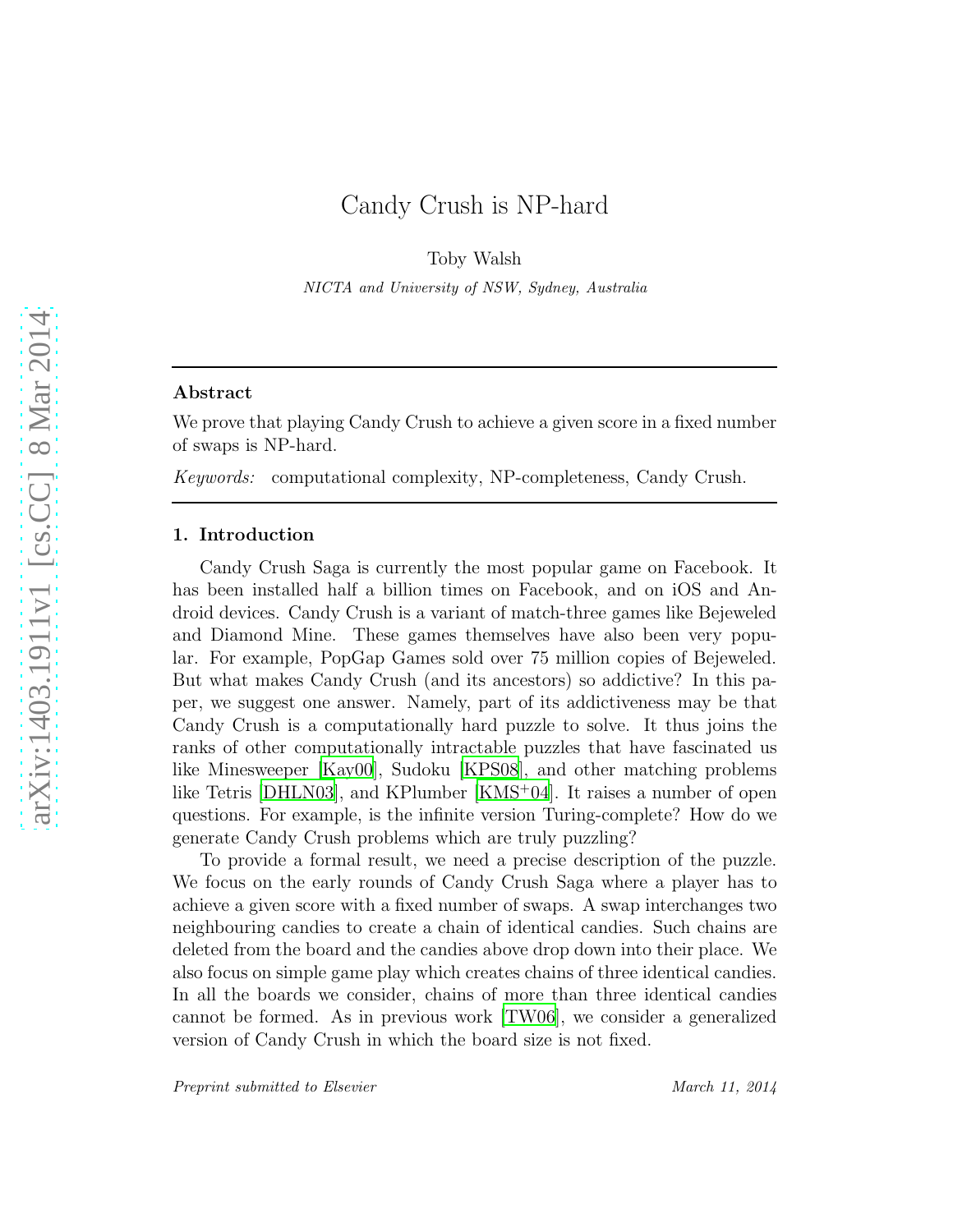Name: CANDY CRUSH problem.

Input: An a by b board filled with one of six coloured candies, a number k of swaps and a score s to be achieved or beaten. The score equals the number of chains of 3 identical candies deleted.

Question: Is there a sequence of k swaps which obtains a score of s or more?

In case multiple chains are formed simultaneously, we assume that chains are deleted from the bottom of the board to the top as they appear, and the candies above immediately drop down.

### 2. Result

Theorem 1. *The* CANDY CRUSH *problem is NP-complete.* 

**Proof:** A witness is the sequence of k swaps that results in a score of s or more deletions of chains. The input requires  $O(ab)$  bits to specify the board,  $O(log(k))$  bits to specify k, and  $O(log(s))$  bits to specify s. However, specifying the board dominates the size of the input as both  $k$  and  $s$  have to be smaller than ab. Each swap can be specified by giving the coordinates of a square on the board and a cardinal direction in which to swap it. The witness is thus  $O(k \log(ab))$  bits in size which is less than the square of the input size. Hence, the problem is in NP.

To show NP-hardness, we reduce an instance of 3-SAT in n variables and  $m$  clauses to the CANDY CRUSH problem. The reduction constructs a "circuit" using gadgets and "wires". We set  $k = n$ . We require only 5 of the 6 colours in the standard CANDY CRUSH problem. In addition, we only ever form chains of 3 candies of the same colour. We therefore do not need any special candies like the "wrapped" or "striped" candy generated when longer chains are formed. We first show how to construct a neutral background that will never result in any chains of 3 candies of the same colour. In even columns, we alternate red jelly beans and orange lozenges. In odd columns, we alternate yellow lemon drops and green chiclets. We introduce various gadgets into this neutral background made from purple clusters. These are inserted in between the red/orange and yellow/green sequences. The only chains ever formed will be of purple clusters. For example, consider the following part of the wire gadget made up of purple clusters:

$$
\begin{array}{ccccc}\n&\cdot&\cdot&\cdot\\
&p&p\\
p&\cdot&\cdot\end{array}
$$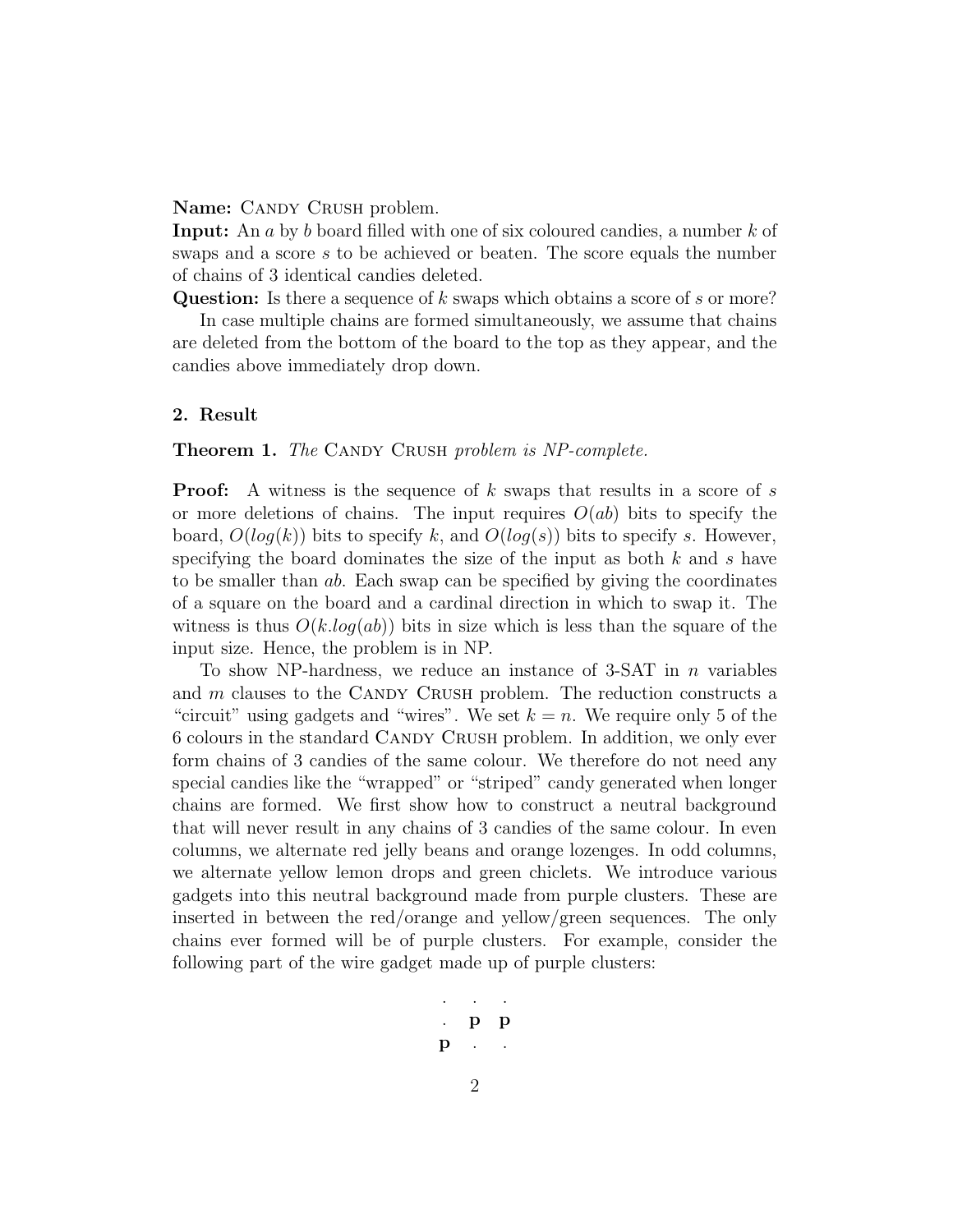Suppose we insert this into the neutral background:

r y r y r o g o g o r y r y r o g o g o r y r y r

We then obtain the following arrangement of candies:

| r | У | r | У | r |
|---|---|---|---|---|
| О | g | О | g | О |
| r | У | р | р | r |
| O | р | r | У | О |
| r | g | O | g | r |

This arrangement has the property that, even if we swap candies around so we get a chain of 3 purple clusters which then disappears, the background colours can never form a chain of three equal colours. For compactness, we describe each gadget using only a few rows. However, we can separate apart the different gadgets and even different parts of a gadget with neutral rows.

We next outline the reduction. The board has two parts. In the left half of the board, the user makes choices in setting the variable gadgets. This corresponds to setting the respective variables true or false. In the right half of the board, we have clause gadgets which decide if each clause is satisfied or not. We suppose the ith variable gadget from the left represents the truth value of  $x_i$ . The variable gadget contains two columns of purple clusters. The user can swap the second candy down with one horizontally to the left. This constructs a vertical chain of three purple clusters. As a result, the middle column of candies moves down three rows. This corresponds to setting the variable to false:

| $\cdot$              | $\sim$ |        |                                                                                                                                                                                  |           | $\bullet \qquad \bullet \qquad \bullet \qquad \bullet$ |  | the control of the control of the                         |                                                                                 |   |
|----------------------|--------|--------|----------------------------------------------------------------------------------------------------------------------------------------------------------------------------------|-----------|--------------------------------------------------------|--|-----------------------------------------------------------|---------------------------------------------------------------------------------|---|
|                      | . . р  |        | $\begin{array}{ccccccc}\n\cdot & & {\bf p} & & {\rm left \; swap} \Rightarrow & & {\bf p} & & \Rightarrow & \cdot \\ \cdot & {\bf p} & & \cdot & & {\bf p} & \cdot\n\end{array}$ |           |                                                        |  | $\mathbf{p}$ . $\mathbf{p}$ .                             |                                                                                 | р |
|                      |        |        |                                                                                                                                                                                  |           |                                                        |  |                                                           | $\mathcal{L}_{\text{max}}$ , $\mathcal{L}_{\text{max}}$                         |   |
|                      |        |        |                                                                                                                                                                                  |           |                                                        |  |                                                           | $\sim 10$ $\sim$                                                                |   |
|                      | . р.   |        |                                                                                                                                                                                  |           |                                                        |  | $\mathbf{p}$ , $\mathbf{p}$ , $\mathbf{p}$ , $\mathbf{p}$ |                                                                                 |   |
| $\ddot{\phantom{0}}$ | $\sim$ | $\sim$ |                                                                                                                                                                                  | $\bullet$ | <b>Contract Contract</b>                               |  | <b>Contractor</b>                                         | $\mathcal{L}(\mathbf{r},\mathbf{r})$ , and $\mathcal{L}(\mathbf{r},\mathbf{r})$ |   |

Alternatively, the user can swap the third purple cluster down with one horizontally to the right. This also gives a vertical chain of three purple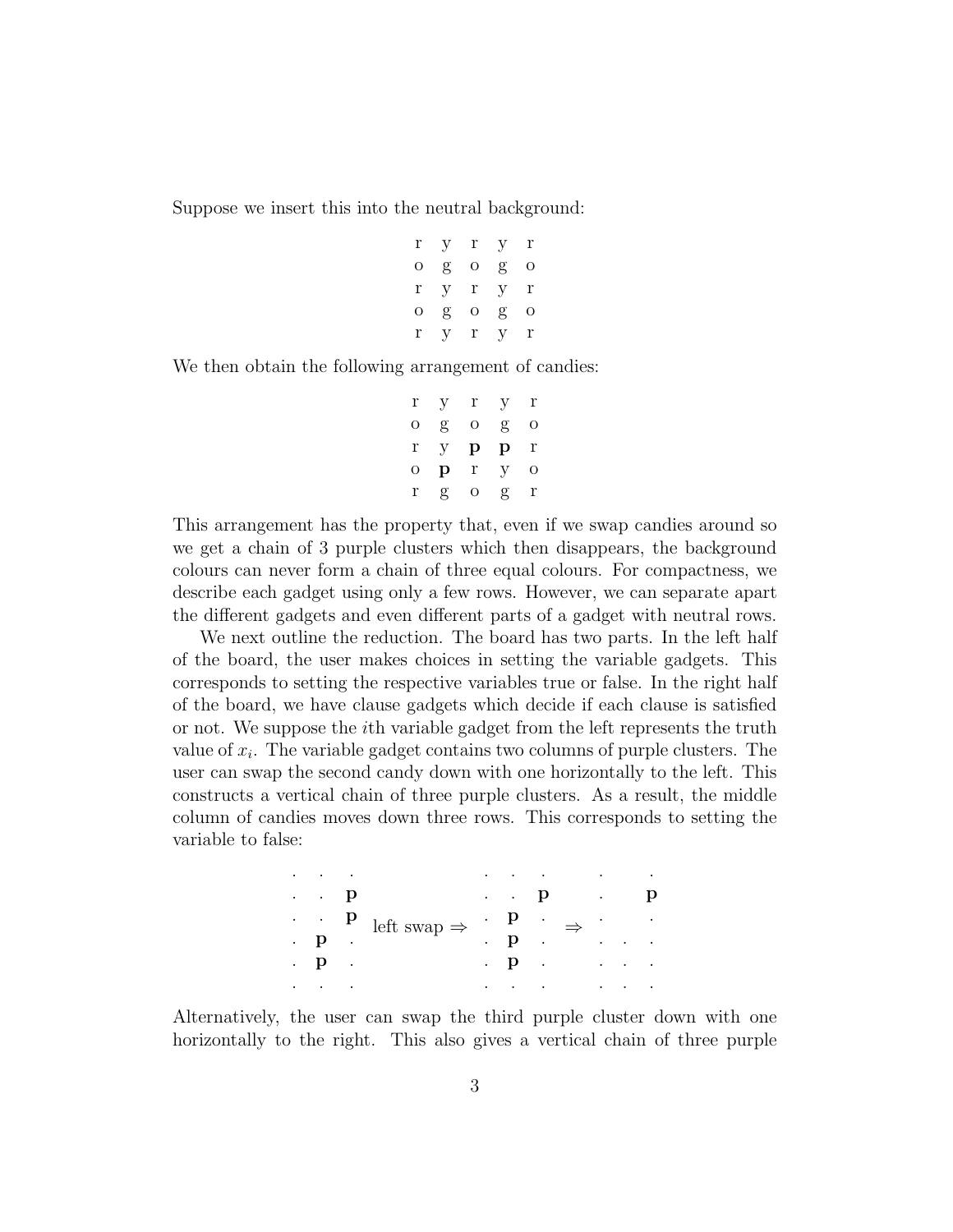clusters. As a result, the rightmost column of candies moves down three rows. This corresponds to setting the variable to true.

| $\bullet$            | ٠                                               | ٠ |                                                                                                             | ٠         |                | $\bullet$ |                                                                       | $\cdot$ | $\bullet$    |                         |
|----------------------|-------------------------------------------------|---|-------------------------------------------------------------------------------------------------------------|-----------|----------------|-----------|-----------------------------------------------------------------------|---------|--------------|-------------------------|
|                      | $\cdot$ $\cdot$ $\cdot$ $\cdot$ $\cdot$ $\cdot$ |   | $\begin{pmatrix} \mathbf{p} & \mathbf{p} \\ \mathbf{p} & \mathbf{p} \end{pmatrix}$ right swap $\Rightarrow$ | $\bullet$ |                |           | $\cdot$ p.<br>$\cdot$ $\cdot$ $\cdot$ $\cdot$ $\cdot$ $\cdot$ $\cdot$ |         | $\sim$       |                         |
|                      |                                                 |   |                                                                                                             |           |                |           |                                                                       |         |              |                         |
|                      |                                                 |   |                                                                                                             | $\bullet$ | $\blacksquare$ | p         |                                                                       | ٠       | $\bullet$    | $\bullet$               |
| $\ddot{\phantom{0}}$ | $\mathbf{p}$ .                                  |   |                                                                                                             |           |                |           | $\mathbf{p}$                                                          |         | $\mathbf{p}$ | $\mathcal{L}_{\bullet}$ |
| ٠                    | ٠                                               | ٠ |                                                                                                             | ٠         |                | ٠         |                                                                       | ٠       | ٠            | $\bullet$               |

In both cases, exactly one vertical chain of 3 purple clusters is created. All our gadgets except for the clause gadget are constructed so that the same number of chains of 3 purple clusters are created whatever setting of truth values are chosen by the user. In this way, the biggest change that can be made to the final score will be by satisfying clauses. The maximum final score will require us to satisfy all the clause gadgets. In some cases, we pair gadgets together so that, irrespective of their inputs, they construct together the same number of chains of 3 purple clusters. All gadgets, except the clause gadgets, are 3 columns wide.

Next, we describe a "wire". This will transmit information across the board. Initially the input and output contain candies from the neutral background. If a purple cluster is placed at the input, then a purple cluster appears shortly after at the output.

$$
\begin{array}{cccc}\n & \cdot & \cdot & \mathbf{p} \\
 & \cdot & \cdot & out \\
 & \mathbf{p} & \mathbf{p} & \cdot \\
 & \cdot & \cdot & \mathbf{p} \\
 & \cdot & \cdot & \cdot \\
 & \cdot & \cdot & \cdot \\
 & \cdot & \cdot & \cdot \\
 & \cdot & \cdot & \cdot \\
 & \cdot & \cdot & \cdot \\
 & \cdot & \cdot & \cdot \\
 & \cdot & \cdot & \cdot \\
 & \cdot & \cdot & \cdot \\
 & \cdot & \cdot & \cdot \\
 & \cdot & \cdot & \cdot \\
 & \cdot & \cdot & \cdot \\
 & \cdot & \cdot & \cdot \\
 & \cdot & \cdot & \cdot \\
 & \cdot & \cdot & \cdot \\
 & \cdot & \cdot & \cdot \\
 & \cdot & \cdot & \cdot & \cdot \\
 & \cdot & \cdot & \cdot & \cdot \\
 & \cdot & \cdot & \cdot & \cdot \\
 & \cdot & \cdot & \cdot & \cdot \\
 & \cdot & \cdot & \cdot & \cdot \\
 & \cdot & \cdot & \cdot & \cdot \\
 & \cdot & \cdot & \cdot & \cdot \\
 & \cdot & \cdot & \cdot & \cdot & \cdot \\
 & \cdot & \cdot & \cdot & \cdot & \cdot \\
 & \cdot & \cdot & \cdot & \cdot & \cdot \\
 & \cdot & \cdot & \cdot & \cdot & \cdot \\
 & \cdot & \cdot & \cdot & \cdot & \cdot \\
 & \cdot & \cdot & \cdot & \cdot & \cdot \\
 & \cdot & \cdot & \cdot & \cdot & \cdot & \cdot \\
 & \cdot & \cdot & \cdot & \cdot & \cdot & \cdot \\
 & \cdot & \cdot & \cdot & \cdot & \cdot & \cdot \\
 & \cdot & \cdot & \cdot & \cdot & \cdot & \cdot \\
 & \cdot & \cdot & \cdot & \cdot & \cdot & \cdot & \cdot \\
 & \cdot & \cdot & \cdot & \cdot & \cdot & \cdot & \cdot \\
 & \cdot & \cdot & \cdot & \cdot & \cdot & \cdot & \cdot \\
 & \cdot & \cdot & \cdot & \cdot & \cdot & \cdot & \cdot \\
 & \cdot & \cdot & \cdot & \cdot & \cdot & \cdot & \cdot \\
 & \cdot & \cdot & \cdot & \cdot & \cdot & \cdot & \cdot \\
 & \cdot & \cdot & \cdot & \cdot & \cdot & \cdot & \cdot \\
 & \cdot & \cdot & \cdot & \cdot & \cdot & \cdot & \cdot \\
 & \cdot & \cdot & \cdot & \cdot & \cdot & \cdot & \cdot \\
 & \cdot & \cdot & \cdot & \cdot & \cdot & \cdot & \cdot \\
 & \cdot & \cdot & \cdot & \cdot & \cdot & \cdot & \cdot \\
 & \cdot & \cdot & \cdot & \cdot & \cdot & \cdot & \cdot & \cdot \\
 & \cdot & \cdot & \cdot & \cdot & \cdot & \
$$

Suppose a purple cluster is introduced at the input. Then the board goes through the following changes:

|               | $\cdot$ $\cdot$ $\cdot$ $\cdot$ $\cdot$ $\cdot$                    |  |  | $\cdot$ $\cdot$ $\cdot$ $\cdot$ $\cdot$                                                      |                                                                                                                               |                                                                              | $\mathbf{r} = \left\{ \mathbf{r}_1, \ldots, \mathbf{r}_N \right\}$ |  |
|---------------|--------------------------------------------------------------------|--|--|----------------------------------------------------------------------------------------------|-------------------------------------------------------------------------------------------------------------------------------|------------------------------------------------------------------------------|--------------------------------------------------------------------|--|
|               | $\mathbf{r} = \left\{ \mathbf{r}_1, \ldots, \mathbf{r}_N \right\}$ |  |  | $\mathbf{r} = \left\{ \mathbf{r}_1, \ldots, \mathbf{r}_n \right\}$                           |                                                                                                                               |                                                                              | . . р                                                              |  |
|               | $p p$ .                                                            |  |  | $\mathbf{r} = \left\{ \mathbf{r} \in \mathbb{R}^d \mid \mathbf{r} \in \mathbb{R}^d \right\}$ |                                                                                                                               |                                                                              | $\mathbf{r} = \left\{ \mathbf{r}_1, \ldots, \mathbf{r}_n \right\}$ |  |
|               | $\cdot$ $\cdot$ $\cdot$ $\cdot$ $\Rightarrow$                      |  |  | $p$ $p$ $p \Rightarrow$                                                                      |                                                                                                                               | $\mathcal{L}(\mathcal{A})=\mathcal{L}(\mathcal{A})=\mathcal{L}(\mathcal{A})$ |                                                                    |  |
|               |                                                                    |  |  |                                                                                              | $\mathcal{O}(\mathcal{O}(n^2))$ . The contribution of the contribution of the contribution of $\mathcal{O}(\mathcal{O}(n^2))$ |                                                                              |                                                                    |  |
|               |                                                                    |  |  |                                                                                              | $\alpha$ , and the contribution of the contribution of the contribution of the contribution of                                |                                                                              |                                                                    |  |
| $p$ $p$ $p$ . |                                                                    |  |  |                                                                                              | $\mathcal{A}^{\mathcal{A}}$ . The contribution of the contribution of the contribution of $\mathcal{A}^{\mathcal{A}}$         |                                                                              |                                                                    |  |

 $\mathbf p$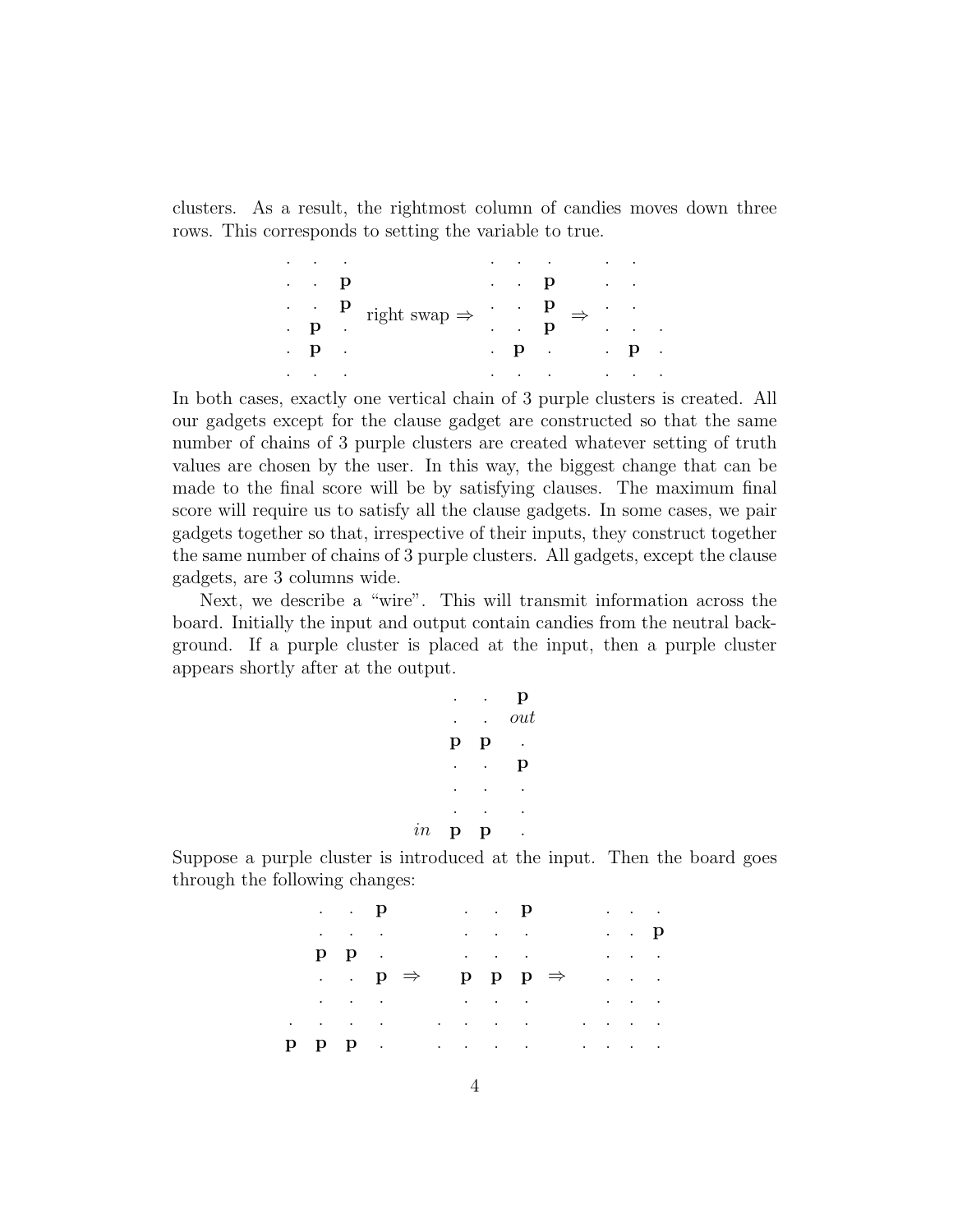We can glue wires together to communicate information across longer distances. Note that we can add any number of neutral rows into the middle of such wire gadgets. Note also that when a wire communicates information, two purple clusters are deleted in each column. Wires always come in pairs: one representing a literal and the other its negation. By construction, each pair of wires then deletes two rows from the table. The gadgets above therefore all come down in unison by two rows. Hence they remain connected in the same way as in the initial board.

We also need a connector gadget that connects a wire to the columns above the variable gadget. For example, suppose we want to connect a wire to the columns above the *i*th variable to represent the literal  $x_i$ . The following connector gadget creates an output bit that can act as the input bit to a wire gadget.

|   |   | р   |
|---|---|-----|
|   |   |     |
|   |   | p   |
|   |   |     |
|   |   | out |
| p | p |     |
|   |   |     |

This sits above a variable gadget. A dual construction is used to connect a wire to represent the literal  $\neg x_i$ .

> . . . . . .  $\mathbf p$ . . p . . out p . p . . .

As such connectors come in pairs, we have different numbers of purple clusters deleted from the different columns. Any connector gadgets above therefore need additional neutral candies to compensate.

We also have wires that cross columns containing variable gadgets. This requires modifying the wire gadget to deal with the differing shifts of the three columns. Suppose we pass a wire above the variable gadget but beneath any of connectors. Our modified wire gadget is as follows: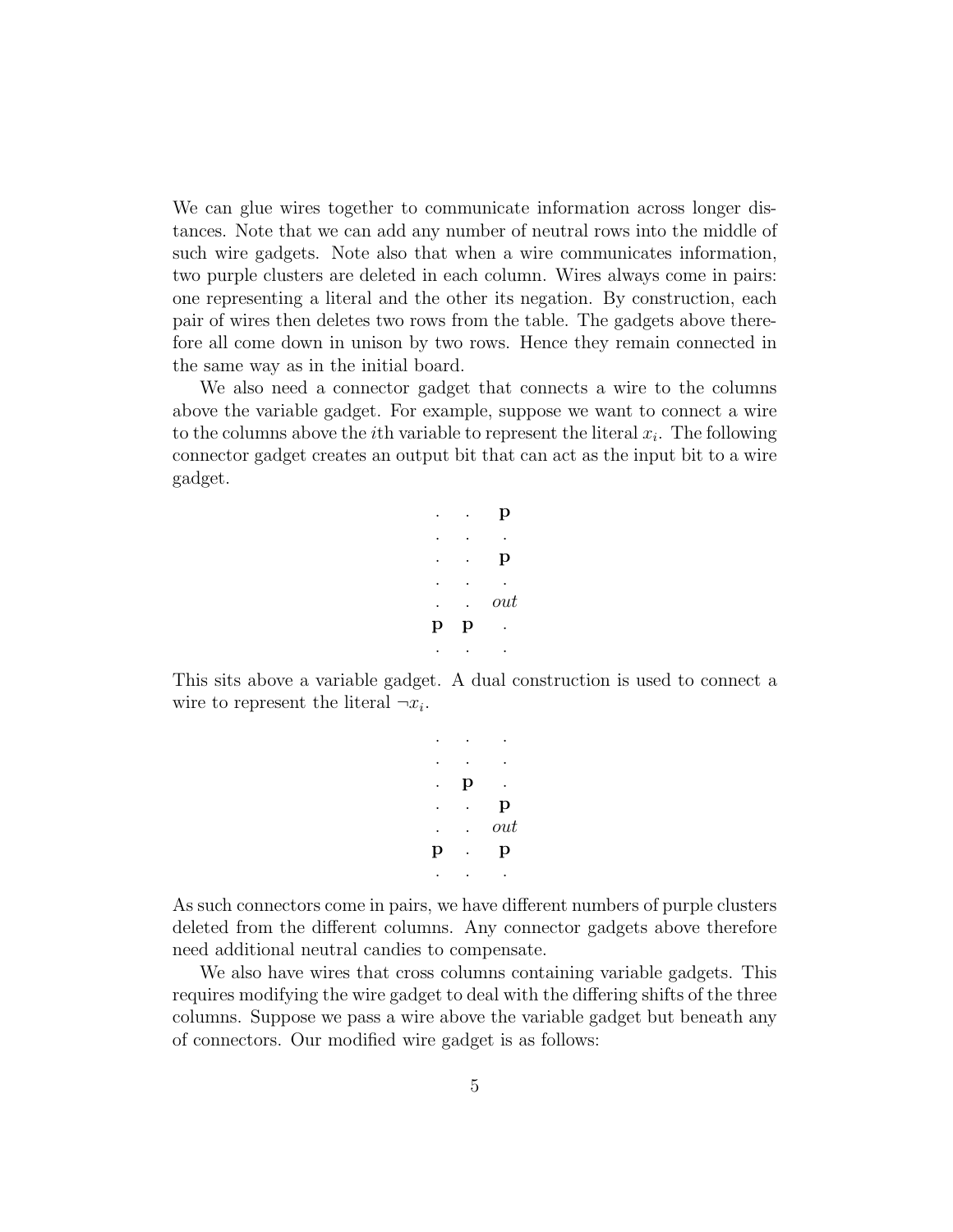$$
\begin{array}{ccccccc}\n & & & & p \\
 & & \cdot & & \cdot & p \\
 & & \cdot & & \cdot & p \\
 & & p & & \cdot & p \\
 & & p & p & & \cdot \\
 & & & p & p & & \cdot \\
 & & & & p & p & & \cdot\n\end{array}
$$

The modification has added additional rows to the wire gadget to ensure that, whatever truth value is selected, when the apropriate three clusters have been deleted in the variable gadget, we have purple clusters in all the positions of the original wire gadget. Similar modifications of the wire gadgets are required for wires that pass above connectors above a variable gadget. As before, we modify the wire gadget to include additional neutral candies to compensate for the different number of deleted candies.

 $in$ 

In the right hand part of the board, we have a clause section. Each clause is represented by  $m$  clause gadgets. This repitition of clause gadgets is required to ensure the user gains the maximum score by setting variable gadgets and not indirectly by setting individual wires leading to a single one of these clause gadgets. Each clause gadget occupies a block of rows not occupied by any other clause gadget. The clause gadgets are arranged diagonally from top left to bottom right. In this way, no wires need pass over the top of any clause gadget. We therefore do not need to worry about the number of purple clusters deleted in each column of the clause gadget.

Suppose we have the clause  $x_3 \vee \neg x_5 \vee x_{19}$ . From top to bottom, we have six wires coming from the variable section of the board representing the signal  $\neg x_3, x_3, x_5, \neg x_5, \neg x_{19}, x_{19}$ . We denote these wires by  $in_3$ ,  $in_3$ ,  $in_2$ ,  $in_2$ ,  $in_1$ ,  $in_1$  respectively. We connect these wires to a clause gadget. The bottom part of the clause gadget is described in Figure 1.

When one or more of the input wires  $(in_1, in_2, \text{or } in_3)$  is set, two chains of three purple clusters are created within the clause gadget. This occurs when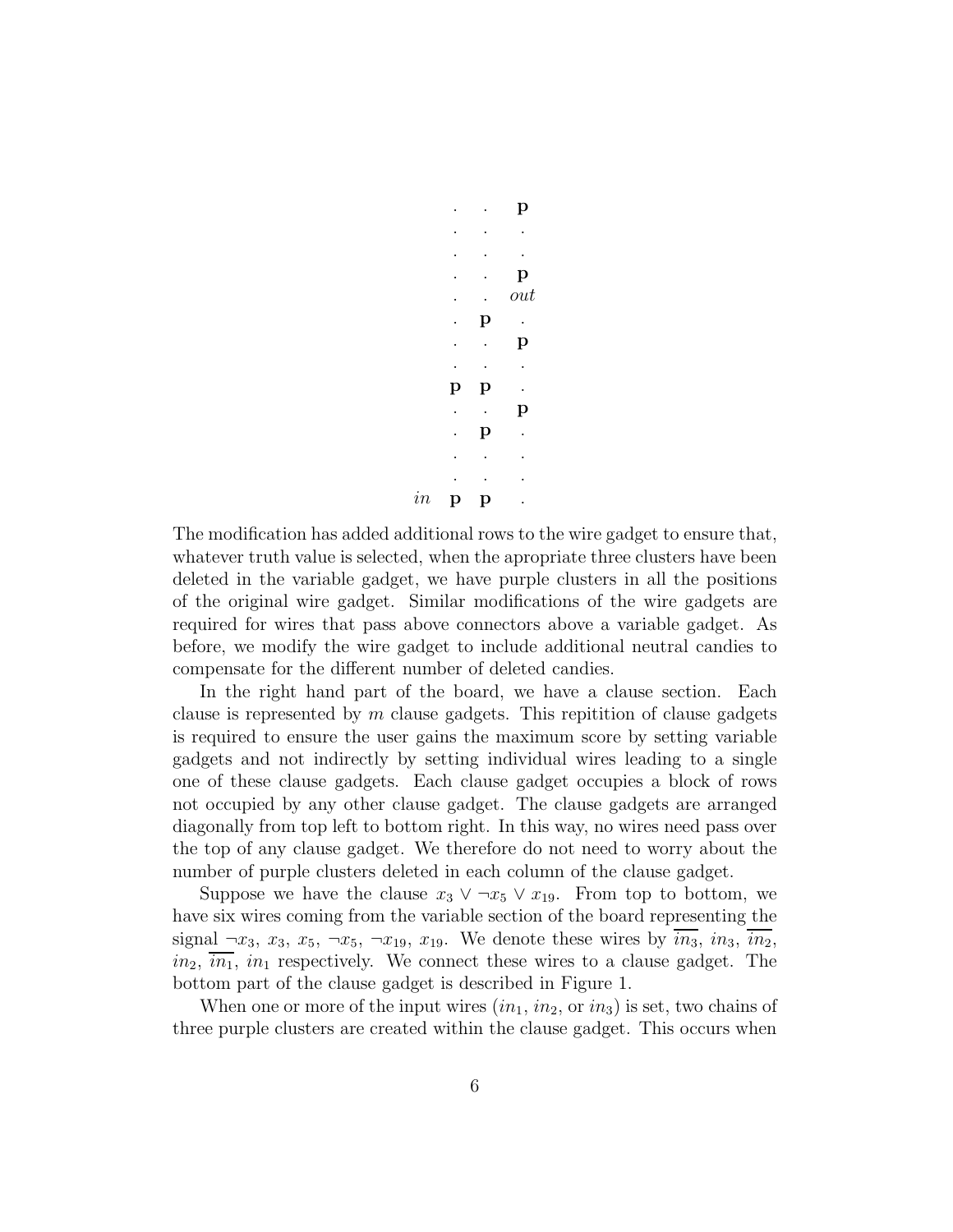

Figure 1: Bottom half of the clause gadget.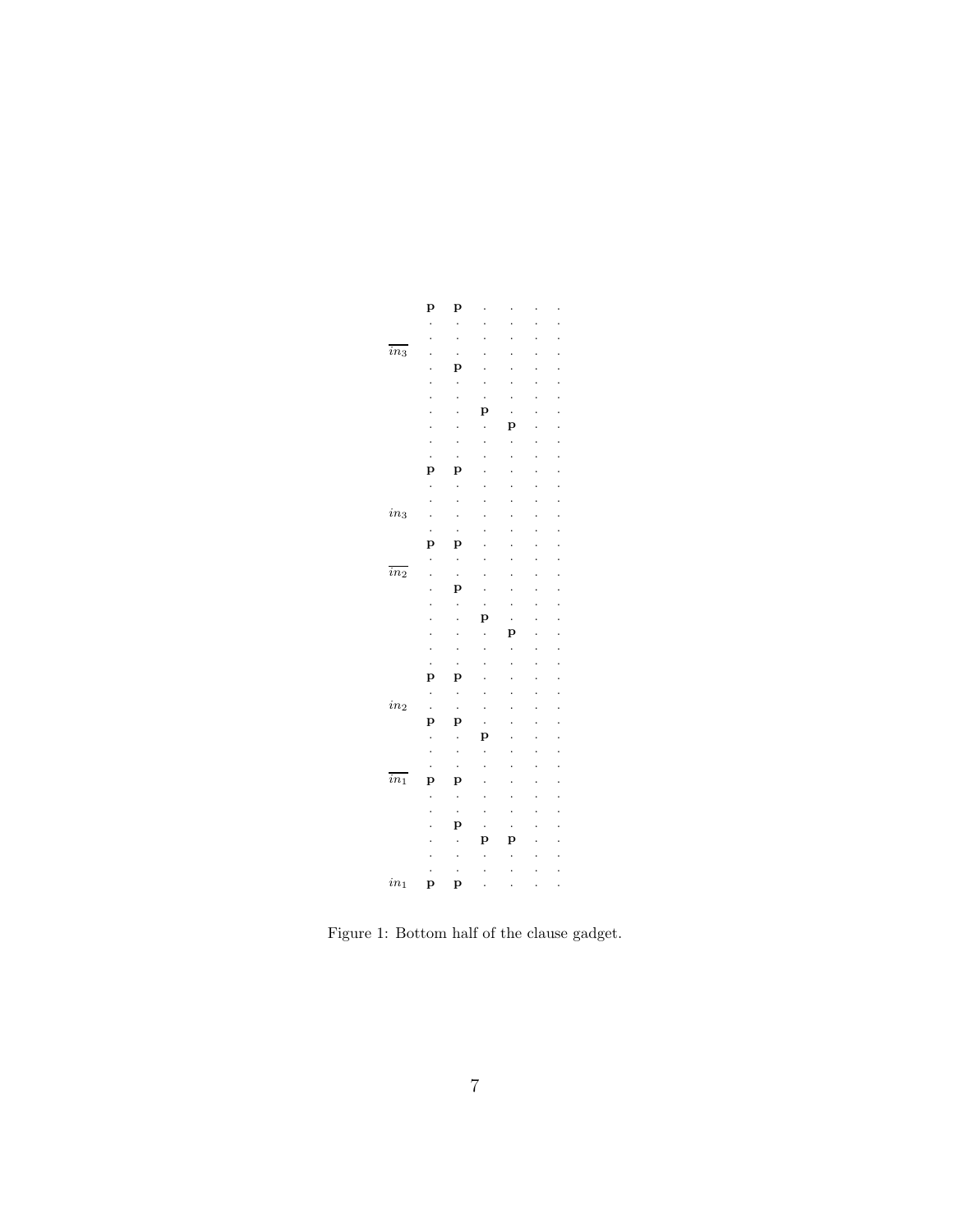the wires represent a truth assignment that satisfies the clause. As a result, the fourth column from the left in the clause gadget drops down one row if and only if the clause is satisfied by the truth assignment set on the input wires. In the top half of the clause gadget, when the fourth column drops, the score is increased greatly. The increase in the score is larger than any other score that might be achieved. In particular, satisfying the clause creates ma chains of purple clusters in the top of the clause gadget. As each clause gadget is repeated  $m$  times, satisfying all the clause gadgets by assigning variables out scores anything else that the user can do. For example, the user can set wires directly, even set a wire and its negation. However, this will score less than just setting the variable gadgets provided this satisfies all the clause gadgets. The top half of the clause gadget has ma copies of the following purple clusters stacked above each other:

|  | $\mathcal{L}^{\mathcal{A}}$ , $\mathcal{L}^{\mathcal{A}}$ , $\mathcal{L}^{\mathcal{A}}$ , $\mathcal{L}^{\mathcal{A}}$ , $\mathcal{L}^{\mathcal{A}}$ , $\mathcal{L}^{\mathcal{A}}$ , $\mathcal{L}^{\mathcal{A}}$ |  |
|--|-----------------------------------------------------------------------------------------------------------------------------------------------------------------------------------------------------------------|--|
|  | $\begin{array}{cccccccccccccc} . & . & . & . & \mathbf{p} & . & . & . \end{array}$                                                                                                                              |  |
|  | $\begin{array}{cccccccccccccc} . & . & . & . & . & \mathbf{p} & \mathbf{p} \end{array}$                                                                                                                         |  |
|  | $\mathcal{L}^{\mathcal{A}}$ , $\mathcal{L}^{\mathcal{A}}$ , $\mathcal{L}^{\mathcal{A}}$ , $\mathcal{L}^{\mathcal{A}}$ , $\mathcal{L}^{\mathcal{A}}$ , $\mathcal{L}^{\mathcal{A}}$                               |  |

Directly setting a wire will create less than a chains of purple clusters as this is the length of the longest possible wire. This is less productive than satisfying a clause. In fact, the only way we can get the maximum achievable score is to set only variable gadgets with an assignment that satisfies all the clause gadgets. Hence, deciding if we can achieve the (given) maximum achievable score determines the satisfiability of the original 3-SAT problem. Finally, we note that the reduction is polynomial. The board is  $O(n + m^2)$  wide and  $O(m^3(n + m^2))$  high. Q.E.D.

Note that the proof only creates chains of 3 identical candies. Other closely matching problems in the same family like (generalized versions of) Bejeweled and Diamond Mine are therefore also NP-complete. The proof required a board that was unbounded in width and height. When we bound the width (or height) of the board, is the problem fixed parameter tractable. Another interesting open question is if we can approximate the problem easily. For instance, can we get within a constant factor of the optimal score? Or can we solve a problem within few additional swaps?

Note also that the whole board was visible and playable. In many levels of Candy Crush, only the bottom part of the board is visible to the player. The problem of playing Candy Crush remains NP-hard with partial information (since a special case of partial information is when there are no scores from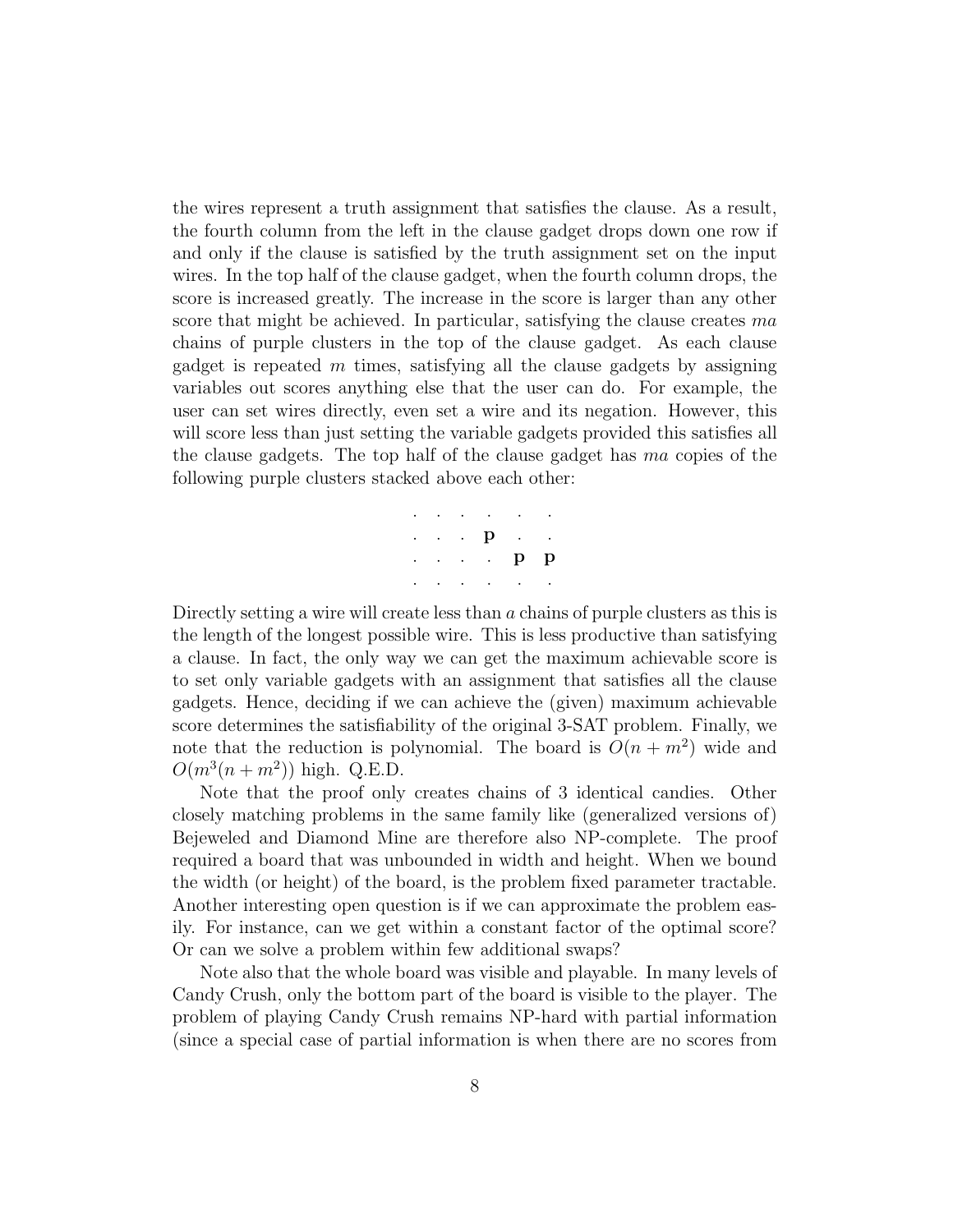candies that fall down from the hidden part of the board into the playable and visible section). Finally, puzzles like Candy Crush may not be very puzzling if they have many solutions. Deciding if a CANDY CRUSH problem has an unique solution is co-NP-hard.

#### **Theorem 2.** *The Unique* CANDY CRUSH *problem is co-NP-hard.*

Proof: We reduce from the complement of the unique SAT problem. The unique SAT problem is itself co-NP-hard. We use a similar reduction as in the last proof. We modify the variable gadgets so that each only works when an input wire is set and so that each variable gadget sets an output wire when the user has selected a variable asssignment. We then wire the variable gadgets up from left to right. In this way, we ensure that the variable gadgets must be set in sequence from left to right. This ensures that we cannot permute the order in which we set the variable gadgets. The SAT instance has an unique solution if and only if there is an unique sequence of variable assignments achieving the (given) maximum score. Q.E.D.

#### 3. Conclusions

We have shown that the generalized version of Candy Crush is NP-hard to play. This result suggests a number of interesting future directions. For example, NP-hardness is only a worst-case concept. How do we generate Candy Crush problems that are hard in practice? Can we identify a "phase transition" in hardness? Phase transitions have been seen in many other NP-hard problems and are now frequently used to benchmark new algorithms [\[CKT91](#page-8-0), [GW94,](#page-9-5) [GW96a](#page-9-6), [GW96b](#page-9-7), [Wal11\]](#page-9-8). How does the structure of Candy Crush problems influence their hardness [\[GW06\]](#page-9-9)? Finally, it would be interesting to see if we can profit from the time humans spend solving Candy Crush problems. Many millions of hours have been spent solving Candy Crush. Perhaps we can put this to even better use by hiding some practical NP-hard problems within these puzzles?

### References

<span id="page-8-0"></span>[CKT91] P. Cheeseman, B. Kanefsky, and W.M. Taylor. Where the really hard problems are. In *Proceedings of the 12th IJCAI*, pages 331–337. International Joint Conference on Artificial Intelligence, 1991.